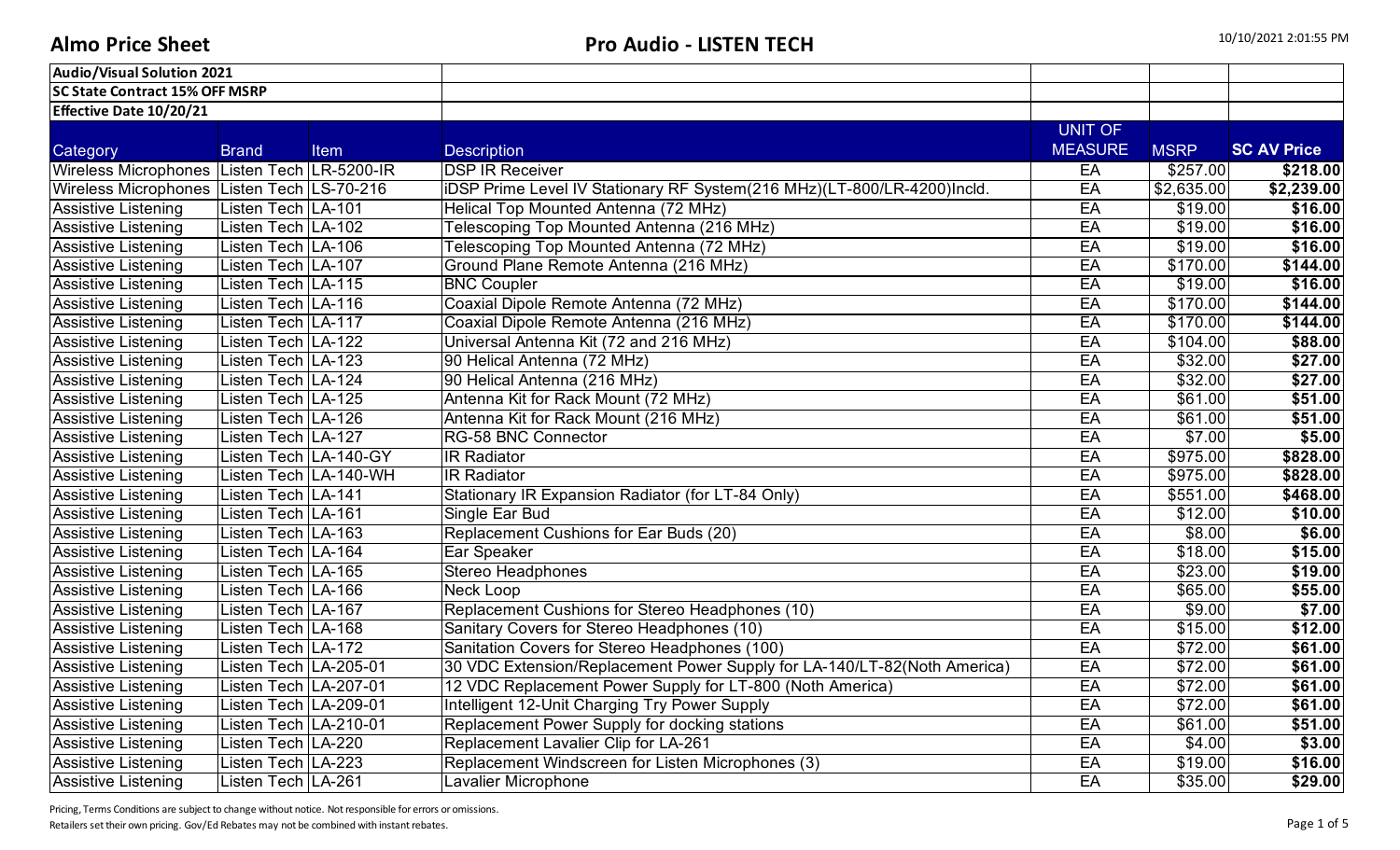| <b>Assistive Listening</b> | Listen Tech   LA-277    |                       | Conference Microphone                                                 | EA | \$122.00       | \$103.00 |
|----------------------------|-------------------------|-----------------------|-----------------------------------------------------------------------|----|----------------|----------|
| <b>Assistive Listening</b> | Listen Tech   LA-278    |                       | Behind-the-Head Microphone                                            | EA | \$97.00        | \$82.00  |
| <b>Assistive Listening</b> | Listen Tech   LA-280    |                       | 1/4 in to 3.5mm Microphone Adapter for LT-800/LT-82                   | EA | \$8.00         | \$6.00   |
| <b>Assistive Listening</b> | Listen Tech LA-303      |                       | Multi-Lingual Assistive Listening Notification Sign                   | EA | \$25.00        | \$21.00  |
| <b>Assistive Listening</b> | Listen Tech LA-304      |                       | Assistive Listening Notification Signage Kit                          | EA | \$24.00        | \$20.00  |
| <b>Assistive Listening</b> | Listen Tech LA-320      |                       | Configurable Carrying Case                                            | EA | \$205.00       | \$174.00 |
| <b>Assistive Listening</b> | Listen Tech   LA-326    |                       | Universal Rack Mounting Kit                                           | EA | \$74.00        | \$62.00  |
| <b>Assistive Listening</b> | Listen Tech   LA-342    |                       | <b>IR Dual Radiator Mounting Bracket</b>                              | EA | \$20.00        | \$17.00  |
| <b>Assistive Listening</b> | Listen Tech   LA-347-GY |                       | Wall Box Mounting Plate-Gray (for LT-84/LA-141)                       | EA | \$17.00        | \$14.00  |
| <b>Assistive Listening</b> |                         | Listen Tech LA-347-WH | Wall Box Mounting Plate- WHITE                                        | EA | \$17.00        | \$14.00  |
| <b>Assistive Listening</b> | Listen Tech LA-361      |                       | High Capacity AA Alkaline Batteries (2)                               | EA | \$5.00         | \$4.00   |
| <b>Assistive Listening</b> | Listen Tech LA-362      |                       | Rechargeable AA NiMH Batteries (2 Pack)                               | EA | \$14.00        | \$11.00  |
| <b>Assistive Listening</b> | Listen Tech LA-363      |                       | High Capacity AAA Alkaline Batteries (2)                              | EA | \$5.00         | \$4.00   |
| <b>Assistive Listening</b> | Listen Tech   LA-380-01 |                       | Intelligent 12-Unit Charging/Carrying Case                            | EA | \$612.00       | \$520.00 |
| <b>Assistive Listening</b> | Listen Tech   LA-381-01 |                       | Intelligent 12-Unit Charging Tray (Tray Only)                         | EA | \$392.00       | \$333.00 |
| <b>Assistive Listening</b> | Listen Tech LA-382      |                       | Intelligent Cable Management Unit                                     | EA | \$47.00        | \$39.00  |
| <b>Assistive Listening</b> | Listen Tech   LA-391    |                       | RG-58 50 Ohm Preassembled Coaxial Cable (per ft.)                     | EA | \$3.00         | \$2.00   |
| Assistive Listening        | Listen Tech LA-401      |                       | <b>Universal Ear Speaker</b>                                          | EA | \$20.00        | \$17.00  |
| <b>Assistive Listening</b> | Listen Tech LA-402      |                       | Universal Stereo Headphones                                           | EA | \$29.00        | \$24.00  |
| <b>Assistive Listening</b> | Listen Tech   LA-403    |                       | Universal Behind-the-Head Stereo Headphones                           | EA | \$29.00        | \$24.00  |
| <b>Assistive Listening</b> | Listen Tech LA-404      |                       | Universal Single Ear Bud                                              | EA | \$13.00        | \$11.00  |
| <b>Assistive Listening</b> | Listen Tech LA-405      |                       | <b>Universal Single Ear Buds</b>                                      | EA | \$15.00        | \$12.00  |
| <b>Assistive Listening</b> | Listen Tech LA-421      |                       | 1-Port USB Charger                                                    | EA | \$23.00        | \$19.00  |
| <b>Assistive Listening</b> | Listen Tech LA-422      |                       | <b>USB to Micro USB Cable</b>                                         | EA | $\sqrt{$6.00}$ | \$5.00   |
| Assistive Listening        | Listen Tech   LA-430    |                       | <b>Intelligent Earphone/Neck Loop Lanyard</b>                         | EA | \$65.00        | \$55.00  |
| <b>Assistive Listening</b> | Listen Tech LA-431      |                       | Intelligent Replacement Belt Clip                                     | EA | \$5.00         | \$4.00   |
| <b>Assistive Listening</b> | Listen Tech LA-432      |                       | Replacement Leatherette Cushions for Stereo Headphones (10)           | EA | \$14.00        | \$11.00  |
| <b>Assistive Listening</b> | Listen Tech   LA-434    |                       | <b>Earphone Extension Cable</b>                                       | EA | \$7.00         | \$5.00   |
| <b>Assistive Listening</b> | Listen Tech   LA-435    |                       | ListenTALK AAA Alkaline battery compartment                           | EA | \$15.00        | \$12.00  |
| <b>Assistive Listening</b> | Listen Tech LA-436      |                       | <b>TS to TRRS Mic Adapter</b>                                         | EA | \$22.00        | \$18.00  |
| <b>Assistive Listening</b> | Listen Tech   LA-440    |                       | Replacement leader clips (10 ct)                                      | EA | \$21.00        | \$17.00  |
| <b>Assistive Listening</b> | Listen Tech LA-441      |                       | Replacement Ear cushions for Headset 2&3 (10 ct)                      | EA | \$45.00        | \$38.00  |
| <b>Assistive Listening</b> | Listen Tech LA-449      |                       | ListenTALK Smartphone Cable                                           | EA | \$42.00        | \$35.00  |
| <b>Assistive Listening</b> | Listen Tech   LA-451    |                       | Headset 1 - earspeaker with Boom Mic                                  | EA | \$56.00        | \$47.00  |
| Assistive Listening        | Listen Tech LA-452      |                       | Headset 2 - Single on ear w/noise cancelling boom mic                 | EA | \$112.00       | \$95.00  |
| <b>Assistive Listening</b> | Listen Tech   LA-453    |                       | Headset 3 (Over Head Dual w/Boom Mic)                                 | EA | \$124.00       | \$105.00 |
| <b>Assistive Listening</b> | Listen Tech LA-454      |                       | Headset 4 - Dual over ear w/noise cancelling Boom Mic                 | EA | \$180.00       | \$153.00 |
| <b>Assistive Listening</b> | Listen Tech LA-455      |                       | Headset 5 - Dual over ear w/noise cancelling Boom Mic used w/Hard Hat | EA | \$225.00       | \$191.00 |

Pricing, Terms Conditions are subject to change without notice. Not responsible for errors or omissions.

Retailers set their own pricing. Gov/Ed Rebates may not be combined with instant rebates. Page 2 of 5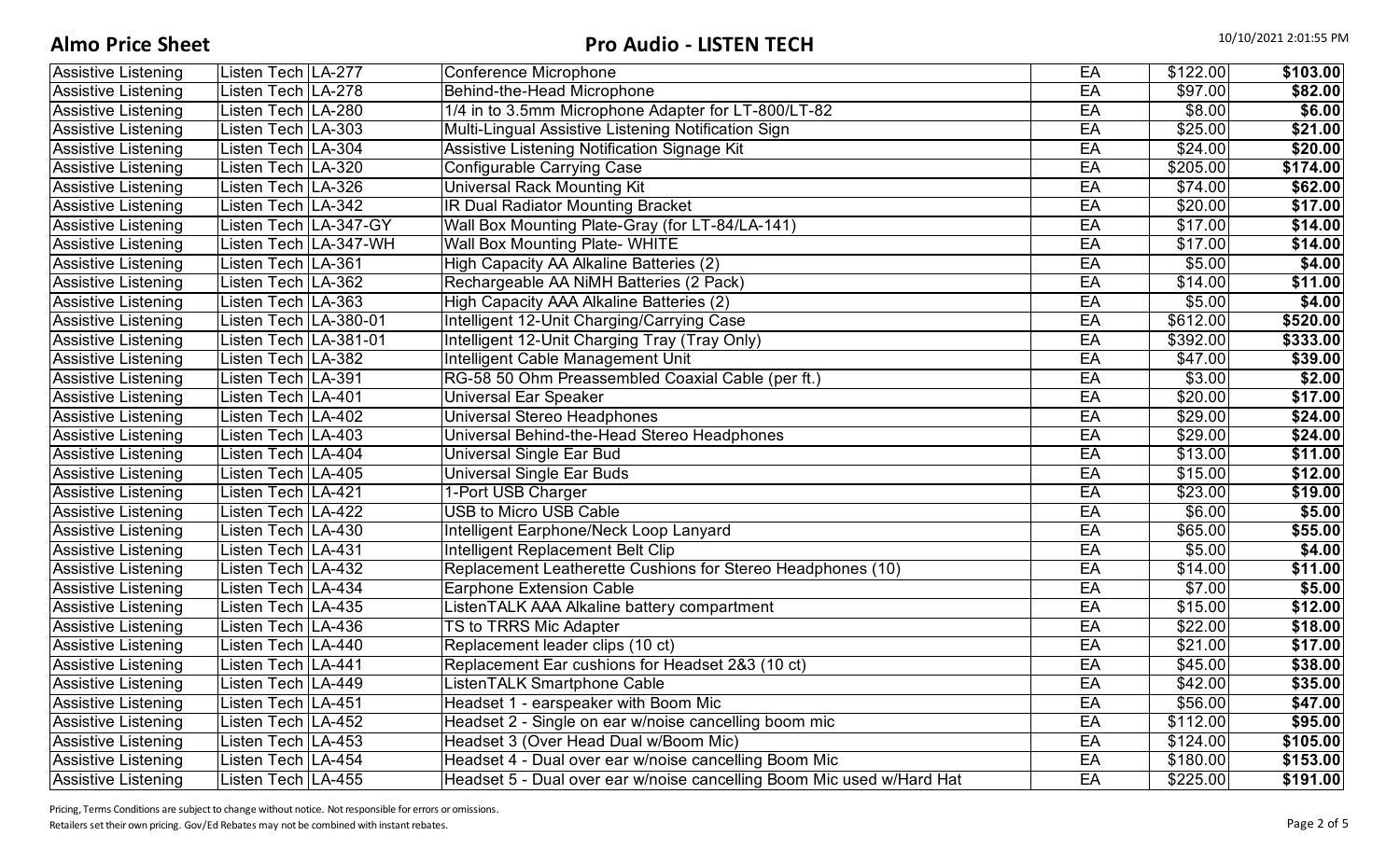## **Almo Price Sheet** 10/10/2021 2:01:55 PM

| <b>Assistive Listening</b> | Listen Tech   LA-465   |                            | Dante 1 Channel Output XLR Adapter                                         | EA | \$311.00   | \$264.00   |
|----------------------------|------------------------|----------------------------|----------------------------------------------------------------------------|----|------------|------------|
| <b>Assistive Listening</b> | Listen Tech LA-468     |                            | Windscreens For Headset 2 & 3 (10 CT)                                      | EA | \$25.00    | \$21.00    |
| <b>Assistive Listening</b> | Listen Tech LA-480-01  |                            | Docking Station 16                                                         | EA | \$474.00   | \$402.00   |
| <b>Assistive Listening</b> | Listen Tech LA-481-01  |                            | <b>Docking Station Case 16</b>                                             | EA | \$699.00   | \$594.00   |
| <b>Assistive Listening</b> | Listen Tech LA-484     |                            | Road Case 16                                                               | EA | \$11.00    | \$9.00     |
| <b>Assistive Listening</b> | Listen Tech LA-502     |                            | Listen EVERYWHERE 200P Replacement Rack Mount Brackets                     | EA | \$29.99    | \$25.00    |
| <b>Assistive Listening</b> | Listen Tech LA-80      |                            | 2-Way RF Antenna Combiner                                                  | EA | \$185.00   | \$157.00   |
| <b>Assistive Listening</b> | Listen Tech LA-901     |                            | Listen Disinfecting Wipes (Cylinder 75 CT)                                 | EA | \$17.00    | \$14.00    |
| <b>Assistive Listening</b> | Listen Tech LA-904     |                            | <b>Listen Dispensing Log Book</b>                                          | EA | \$11.00    | \$9.00     |
| <b>Assistive Listening</b> |                        | Listen Tech LCS-120-01     | <b>WI-FI/RF BASE SYSTEM</b>                                                | EA | \$1,685.00 | \$1,432.00 |
| <b>Assistive Listening</b> |                        | Listen Tech LCS-120-01-D   | WI-FI/RF BASE SYSTEM (Dante)                                               | EA | \$2,080.00 | \$1,768.00 |
| <b>Assistive Listening</b> |                        | Listen Tech LCS-121-01-D   | WiFi/RF base system with Dante                                             | EA | \$2,445.00 | \$2,078.00 |
| <b>Assistive Listening</b> |                        | Listen Tech LCS-122-01     | <b>Wi-Fi/IR Advanced System</b>                                            | EA | \$2,050.00 | \$1,742.00 |
| <b>Assistive Listening</b> |                        | Listen Tech LCS-122-01-D   | Wi-Fi/IR Advanced System (Dante)                                           | EA | \$2,445.00 | \$2,078.00 |
| <b>Assistive Listening</b> | Listen Tech LK-1-A0    |                            | ListenTALK transceiver incl Li-ion battery, Lanyard, ear speaker           | EA | \$399.00   | \$339.00   |
| Assistive Listening        | Listen Tech LKR-11-A0  |                            | <b>ListenTALK Receiver Pro</b>                                             | EA | \$278.00   | \$236.00   |
| <b>Assistive Listening</b> | Listen Tech LKR-12-A0  |                            | <b>ListenTALK Receiver Basic</b>                                           | EA | \$189.00   | \$160.00   |
| <b>Assistive Listening</b> | Listen Tech   LKS-1-A1 |                            | ListenTALK base-4 system 4 listentalk, 1 headset 2 1 4-port USB charger    | EA | \$1,745.00 | \$1,483.00 |
| <b>Assistive Listening</b> | Listen Tech   LKS-2-A1 |                            | ListenTALK base-8 system 8 listentalk, 1 headset 2, 1 docking station case | EA | \$4,003.00 | \$3,402.00 |
| Assistive Listening        | Listen Tech   LKS-3-A1 |                            | ListenTALK Collabor-8 system, 8listentalk, 8 Headset 2, 1 docking stat     | EA | \$4,787.00 | \$4,068.00 |
| <b>Assistive Listening</b> | Listen Tech LKS-4-A1   |                            | ListenTALK Portable ADA Kit                                                | EA | \$2,090.00 | \$1,776.00 |
| <b>Assistive Listening</b> | Listen Tech   LKS-6-A1 |                            | ListenTALK GR8 System                                                      | EA | \$3,156.00 | \$2,682.00 |
| Assistive Listening        | Listen Tech LKS-7-A1   |                            | Listen TALK R8 System                                                      | EA | \$2,533.00 | \$2,153.00 |
| <b>Assistive Listening</b> | Listen Tech   LKS-8-A1 |                            | ListenTALK System 8                                                        | EA | \$1,705.00 | \$1,449.00 |
| <b>Assistive Listening</b> | Listen Tech LKS-9-A1   |                            | ListenTALK GR16 System                                                     | EA | \$5,380.00 | \$4,573.00 |
| <b>Assistive Listening</b> |                        | Listen Tech LP-39-072-01   | iDSP LR-4200-072 receiver 4 pack                                           | EA | \$909.00   | \$772.00   |
| <b>Assistive Listening</b> |                        | Listen Tech   LP-40-072-01 | Intelligent DSP RF Receiver 6-Pack (72 MHz)                                | EA | \$2,054.00 | \$1,745.00 |
| <b>Assistive Listening</b> |                        | Listen Tech LP-40-IR-01    | Intelligent DSP IR Receiver 6-Pack                                         | EA | \$2,228.00 | \$1,893.00 |
| <b>Assistive Listening</b> |                        | Listen Tech   LP-41-072-01 | Intelligent DSP RF Receiver 12-Pack (72 MHz)                               | EA | \$3,716.00 | \$3,158.00 |
| <b>Assistive Listening</b> |                        | Listen Tech LP-41-IR-01    | Intelligent DSP IR Receiver 12-Pack                                        | EA | \$4,064.00 | \$3,454.00 |
| <b>Assistive Listening</b> |                        | Listen Tech LP-4VP-072-01  | Assistive Listening DSP Value package (72 MHz)                             | EA | \$999.00   | \$849.00   |
| <b>Assistive Listening</b> |                        | Listen Tech   LP-50-072-01 | Advanced Intelligent DSP RF Receiver 6-Pack (72 MHz)                       | EA | \$2,444.00 | \$2,077.00 |
| <b>Assistive Listening</b> |                        | Listen Tech LP-50-IR-01    | Adv Intelligent DSP IR Receiver 6 Pack                                     | EA | \$2,444.00 | \$2,077.00 |
| <b>Assistive Listening</b> |                        | Listen Tech LP-51-072-01   | Advanced Intelligent DSP RF Receiver 12-Pack (72 MHz)                      | EA | \$4,496.00 | \$3,821.00 |
| <b>Assistive Listening</b> |                        | Listen Tech LPT-A107-B     | Dual RCA to Dual RCA Cable 6.6 ft                                          | EA | \$6.00     | \$5.00     |
| <b>Assistive Listening</b> | Listen Tech LPT-A117   |                            | <b>Remote Power Supply Kit</b>                                             | EA | \$20.00    | \$17.00    |
| <b>Assistive Listening</b> | Listen Tech LPT-A210   |                            | Lightweight Behind-the-Head Microphone                                     | EA | \$100.00   | \$85.00    |
| <b>Assistive Listening</b> |                        | Listen Tech LR-200-072     | Standard 3-Channel RF Receiver (72 MHz)                                    | EA | \$102.00   | \$86.00    |

Pricing, Terms Conditions are subject to change without notice. Not responsible for errors or omissions.

Retailers set their own pricing. Gov/Ed Rebates may not be combined with instant rebates. Page 3 of 5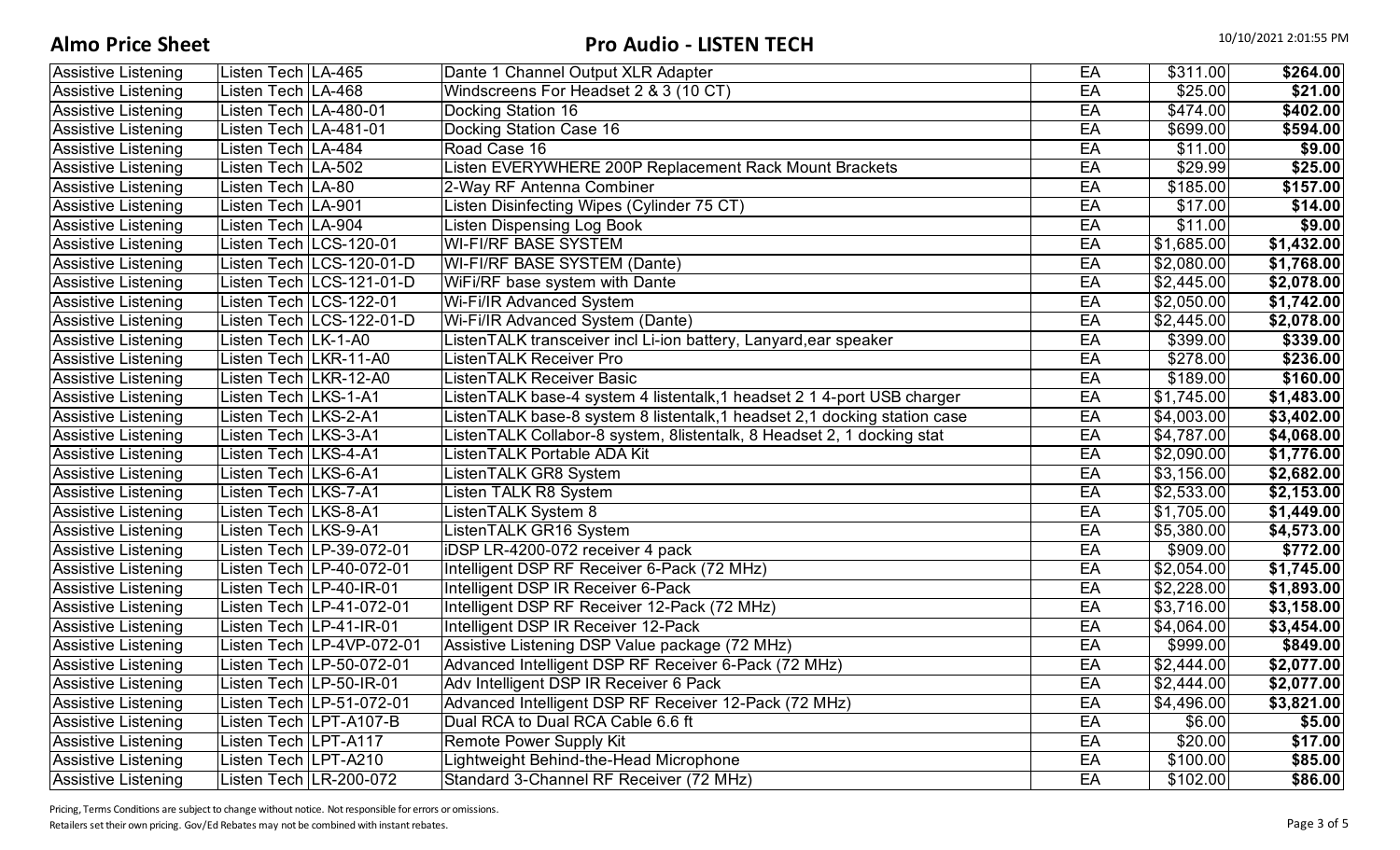## **Almo Price Sheet** 10/10/2021 2:01:55 PM

| <b>Assistive Listening</b> |                       | Listen Tech LR-300-072     | Portable Digital RF Receiver (72 MHz)                                 | EA | \$146.00   | \$124.00              |
|----------------------------|-----------------------|----------------------------|-----------------------------------------------------------------------|----|------------|-----------------------|
| Assistive Listening        |                       | Listen Tech LR-3200-072    | Basic DSP RF Receiver (72 MHz)                                        | EA | \$130.00   | \$110.00              |
| <b>Assistive Listening</b> |                       | Listen Tech LR-4200-072    | Intelligent DSP RF Receiver (72 MHz)                                  | EA | \$192.00   | \$163.00              |
| Assistive Listening        |                       | Listen Tech LR-4200-072-P1 | Intelligent DSP RF Receiver Package 1 (72 MHz)                        | EA | \$277.00   | \$235.00              |
| <b>Assistive Listening</b> |                       | Listen Tech LR-4200-216    | Intelligent DSP RF Receiver (216 MHz)                                 | EA | \$192.00   | \$163.00              |
| Assistive Listening        |                       | Listen Tech LR-4200-IR     | <b>Intelligent DSP IR Receiver</b>                                    | EA | \$221.00   | \$187.00              |
| <b>Assistive Listening</b> |                       | Listen Tech LR-4200-IR-P1  | Intelligent DSP IR Receiver package                                   | EA | \$306.00   | \$260.00              |
| <b>Assistive Listening</b> |                       | Listen Tech LR-5200-072    | Advanced Intelligent DSP RF Receiver (72 MHz)                         | EA | \$257.00   | \$218.00              |
| <b>Assistive Listening</b> |                       | Listen Tech LR-5200-072-P1 | Advanced Intelligent DSP RF Receiver Package 1 (72 MHz)               | EA | \$342.00   | \$290.00              |
| <b>Assistive Listening</b> |                       | Listen Tech LR-5200-216    | Advanced intelligent DSP RF receiver 216mhz battery incl              | EA | \$257.00   | \$218.00              |
| <b>Assistive Listening</b> |                       | Listen Tech LR-5200-IR-P1  | Adv DSP w/ IR RVCR PKG 1                                              | EA | \$342.00   | \$290.00              |
| <b>Assistive Listening</b> | Listen Tech LR-IL-1   |                            | Hearing Loop Receiver with Lanyard                                    | EA | \$149.00   | \$126.00              |
| <b>Assistive Listening</b> |                       | Listen Tech LS-100-01-WH   | ListenIR iDSP standard sys white radiator LT-82/LA140/LR4200 included | EA | \$3,599.00 | \$3,059.00            |
| <b>Assistive Listening</b> | Listen Tech LS-30-072 |                            | Listen iDSP Essentials Starter Stationary RF System (72 MHz)          | EA | \$930.00   | \$790.00              |
| <b>Assistive Listening</b> | Listen Tech LS-31-072 |                            | Listen iDSP Essentials Level 2 Stationary RF System (72 MHz)          | EA | \$1,476.00 | \$1,254.00            |
| Assistive Listening        | Listen Tech LS-52-072 |                            | Listen Ultimate Level III Stationary RF System (72 MHz)               | EA | \$2,876.00 | \$2,444.00            |
| <b>Assistive Listening</b> | Listen Tech LS-52-216 |                            | Listen Ultimate Level III Stationary RF System (216 MHz)              | EA | \$2,876.00 | \$2,444.00            |
| <b>Assistive Listening</b> | Listen Tech LS-53-072 |                            | Listen iDSP Premiere Level I Stationary RF System (72 MHz)            | EA | \$1,910.00 | \$1,623.00            |
| <b>Assistive Listening</b> | Listen Tech LS-53-216 |                            | Listen iDSP Prime Level I Stationary RF System (216 MHz)              | EA | \$1,910.00 | \$1,623.00            |
| <b>Assistive Listening</b> | Listen Tech LS-54-072 |                            | Listen iDSP Premiere Level II Stationary RF System (72 MHz)           | EA | \$2,069.00 | \$1,758.00            |
| <b>Assistive Listening</b> | Listen Tech LS-54-216 |                            | <b>iDSP Prime Level II Stationary RF System</b>                       | EA | \$2,069.00 | \$1,758.00            |
| <b>Assistive Listening</b> | Listen Tech LS-55-072 |                            | Listen iDSP Premiere Level III Stationary RF System (72 MHz)          | EA | \$2,424.00 | \$2,060.00            |
| Assistive Listening        | Listen Tech LS-55-216 |                            | Listen iDSP Prime Level III Stationary RF System (216 MHz)            | EA | \$2,424.00 | \$2,060.00            |
| Assistive Listening        | Listen Tech LS-56-072 |                            | Listen iDSP Advanced Level I Stationary RF System (72 MHz)            | EA | \$2,170.00 | \$1,844.00            |
| Assistive Listening        | Listen Tech LS-56-216 |                            | Listen iDSP Advanced Level I Stationary RF System (216 MHz)           | EA | \$2,170.00 | \$1,844.00            |
| Assistive Listening        | Listen Tech LS-57-072 |                            | Listen iDSP Advanced Level II Stationary RF System (72 MHz)           | EA | \$2,329.00 | \$1,979.00            |
| Assistive Listening        | Listen Tech LS-58-072 |                            | Listen iDSP Advanced Level III Stationary RF System (72 MHz)          | EA | \$2,684.00 | \$2,281.00            |
| Assistive Listening        | Listen Tech LS-58-216 |                            | Listen iDSP Advanced Level III Stationary RF System (216 MHz)         | EA | \$2,684.00 | \$2,281.00            |
| Assistive Listening        | Listen Tech LS-70-072 |                            | iDSP prime level IV stationary RF system LT800/LR4200 incl            | EA | \$2,635.00 | \$2,239.00            |
| Assistive Listening        | Listen Tech LS-71-072 |                            | <b>iDSP Advanced Level IV Stationary RF System (72 MHz)</b>           | EA | \$2,895.00 | $\sqrt{2,460.00}$     |
| Assistive Listening        | Listen Tech LS-71-216 |                            | Listen iDSP Advanced Level IV Stationary RF System (216 MHz)          | EA | \$2,895.00 | \$2,460.00            |
| Assistive Listening        | Listen Tech LS-88-01  |                            | Portable ListenIR iDSP System                                         | EA | \$1,775.00 | \$1,508.00            |
| Assistive Listening        | Listen Tech LS-90-01  |                            | ListenIR iDSP Level I System (LT-84/LR-4200 included)                 | EA | \$1,348.00 | \$1,145.00            |
| <b>Assistive Listening</b> | Listen Tech LS-91-01  |                            | iDSP Level II System (LT-84/LR-4200 included)                         | EA | \$1,709.00 | \$1,452.00            |
| Assistive Listening        | Listen Tech LS-92-01  |                            | ListenIR iDSP Level III System                                        | EA | \$2,379.00 | \$2,022.00            |
| <b>Assistive Listening</b> | Listen Tech LS-93-01  |                            | ListenIR Advanced Idsp Level I System                                 | EA | \$1,420.00 | \$1,207.00            |
| <b>Assistive Listening</b> | Listen Tech LS-94-01  |                            | ListenIR Advanced iDSP Level II System                                | EA | \$1,781.00 | $\overline{1,513.00}$ |
| <b>Assistive Listening</b> | Listen Tech LS-95-01  |                            | ListenIR Advanced iDSP Level III System                               | EA | \$2,523.00 | \$2,144.00            |

Pricing, Terms Conditions are subject to change without notice. Not responsible for errors or omissions.

Retailers set their own pricing. Gov/Ed Rebates may not be combined with instant rebates. Page 4 of 5